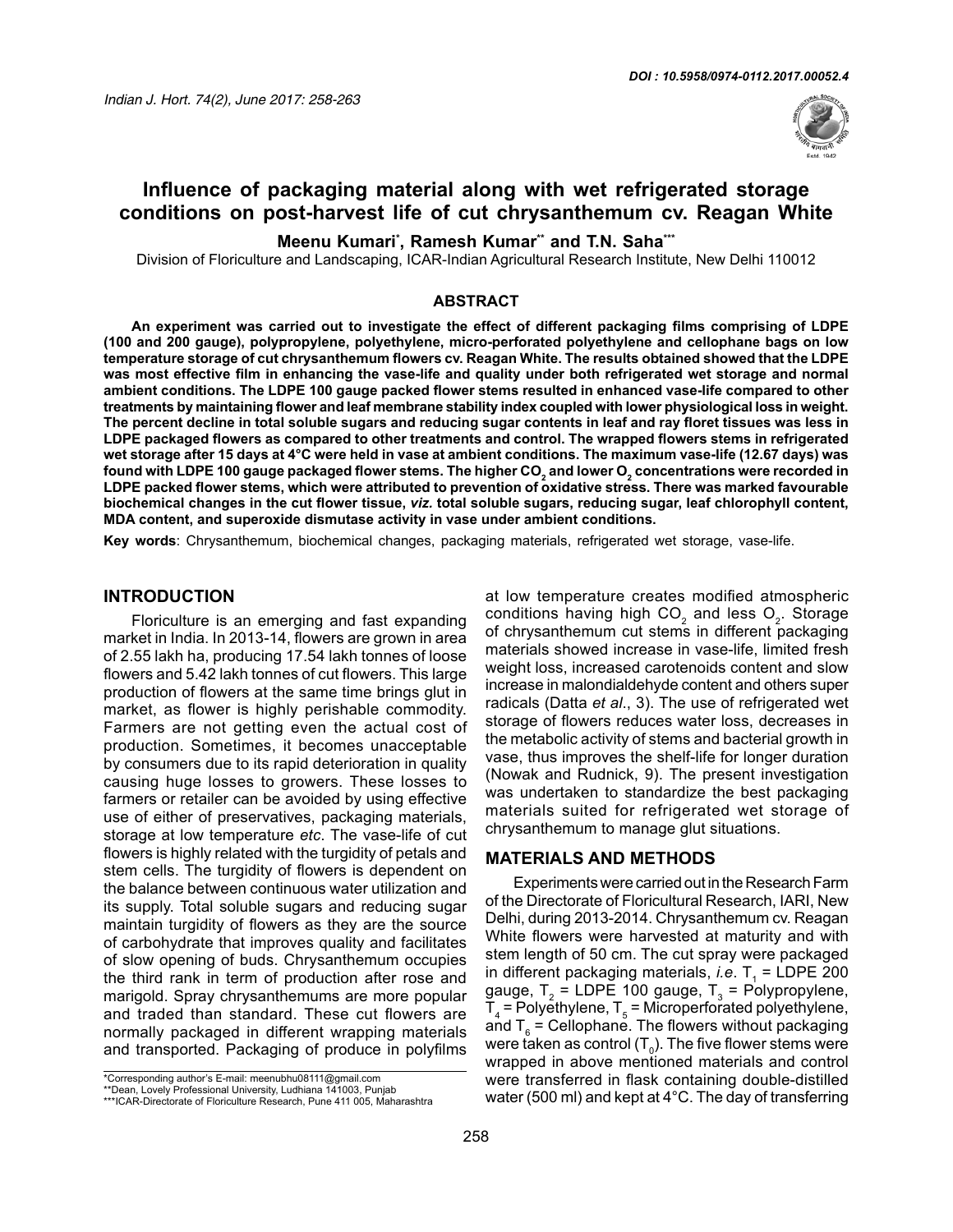flower stem in double-distilled water, wrapped with respective packaging materials was considered as zero day. Five stems in three replications for seven different treatments were conducted. The experiment was conducted at temp 4°-6°C and relative humidity of 65%, PPF 16/8 h of 350-400  $\mu$ mol m<sup>-2</sup>s<sup>-1</sup>. A separate set of treatment combinations were kept for destructive sample analysis. Observations were recorded on  $3<sup>rd</sup>$ , 15<sup>th</sup>, 27<sup>th</sup>, 39<sup>th</sup> upto 51<sup>st</sup> days.

In another experiment, effort was made to examine the vase-life by transferring the wrapped flowers after 15 days of storing at 4°C from refrigerator to normal ambient conditions. Here 15<sup>th</sup> day was considered as zero day. Flower stem weight was calculated on percentage basis by taking initial minus fresh weight. The water uptake by cut stem was recorded. Membrane stability index of leaf and ray florets was estimated according to Bailey *et al.* (1). The chlorophyll content of leaves were measured by DMSO method (Hiscox and Israelstam, 6), tissue total soluble solids (TSS) and reducing sugar of floret and leaf were estimated by Nelson's arsenomolydate method. Superoxide dismutase activity was estimated by monitoring the inhibition of photochemical reduction of nitro-blue tetrazolium as described by Bayer and Fridovich (2). Lipid peroxidation was determined by the thiobarbituric acid reaction as described by Heath and Packer (7). The termination of vase-life was determined as that time when pollens busted from outer part of disc florets or flower showing. The oxygen and carbon dioxide concentration in packaging material was measured using gas sensor till the

symptoms of floret wilting appeared. The experiment was conducted in factorial randomized block design having seven treatments including control with single flower stem as one unit and three replications using statistical analysis system software.

### **RESULTS AND DISCUSSION**

It was evident that all the six packaging materials extended the vase-life of chrysanthemum flower stems as compared to control. The effect of different packaging materials on membrane stability of ray floret and leaf tissue significantly differed as compared to control in refrigerated storage conditions. Amongst the treatment T $_{_{2}}$  (71.04) recorded the maximum MSI of ray florets followed significantly by  $T<sub>1</sub>$  (64.70) and  $T_{6}$  (55.16) but treatments  $T_{3}$ ,  $T_{4}$  and  $T_{5}$  did not differ significantly differed as compared to control. MSI of leaf was also non-significantly differed in  $T_{1}$  (67.83) and T<sub>2</sub> (69.23) but significantly differed with other treatments and control. The MSI of leaf was lower to ray-florets. Among the duration, the maximum MSI was recorded at initials days of storage and afterward it was declined slowly during storage but significantly differed with other treatments (Table 1).

There was a significant slight increase in physiological fresh weight of flower stems in all treatments and control with respect to days of increasing storage period. Among the treatments, there was 20 and 13.81% change in fresh weight in  $T<sub>1</sub>$ and  $T<sub>2</sub>$  as compared to control. There was continuous increase in the fresh weight in  $T_2$  and  $T_1$  upto 39 days, in T3, T4, T5 and T6 upto 27 days; and control upto

**Table 1.** Effect of packaging materials on the membrane stability index of ray florets and leaf tissues during wet refrigerated storage of chrysanthemum cut-flowers.

| Treatment\     |       |       | Ray floret |       |       |       |       |       |       | Leaf  |       |       |
|----------------|-------|-------|------------|-------|-------|-------|-------|-------|-------|-------|-------|-------|
| Day            | 3     | 15    | 27         | 39    | 51    | Mean  | 3     | 15    | 27    | 39    | 51    | Mean  |
| $T_{0}$        | 84.49 | 65.54 | 44.50      | 29.46 | 17.76 | 48.35 | 84.73 | 58.25 | 35.19 | 25.06 | 15.63 | 43.77 |
| $T_{1}$        | 83.74 | 74.11 | 63.85      | 57.36 | 44.42 | 64.70 | 84.21 | 77.92 | 70.13 | 60.66 | 46.23 | 67.83 |
| $T_{2}$        | 84.77 | 81.55 | 67.36      | 60.94 | 60.56 | 71.04 | 83.16 | 74.06 | 68.22 | 63.36 | 57.36 | 69.23 |
| $T_{3}$        | 73.32 | 65.19 | 51.33      | 46.25 | 25.07 | 52.23 | 74.87 | 70.65 | 55.88 | 41.23 | 23.7  | 53.26 |
| T <sub>4</sub> | 72.02 | 64.70 | 53.98      | 46.47 | 27.97 | 53.03 | 72.85 | 50.00 | 35.27 | 30.32 | 24.67 | 42.62 |
| $T_{5}$        | 77.25 | 68.06 | 56.27      | 45.98 | 21.36 | 53.79 | 75.73 | 42.18 | 35.32 | 30.38 | 23.87 | 41.49 |
| $T_{6}$        | 76.29 | 68.72 | 60.50      | 49.81 | 20.50 | 55.16 | 76.19 | 51.87 | 37.51 | 30.26 | 24.70 | 44.11 |
| Mean           | 78.84 | 69.70 | 56.83      | 48.04 | 31.09 |       | 78.82 | 60.71 | 48.22 | 40.18 | 30.89 |       |
| $CD$ at 5%     |       |       |            |       |       |       |       |       |       |       |       |       |
| Treat. $(T)$   |       |       |            |       |       | 5.23  |       |       |       |       |       | 5.78  |
| Dur. $(D)$     |       |       |            |       |       | 7.58  |       |       |       |       |       | 7.60  |
| $T \times D$   |       |       |            |       |       | 8.98  |       |       |       |       |       | 9.12  |

D = Days after treatment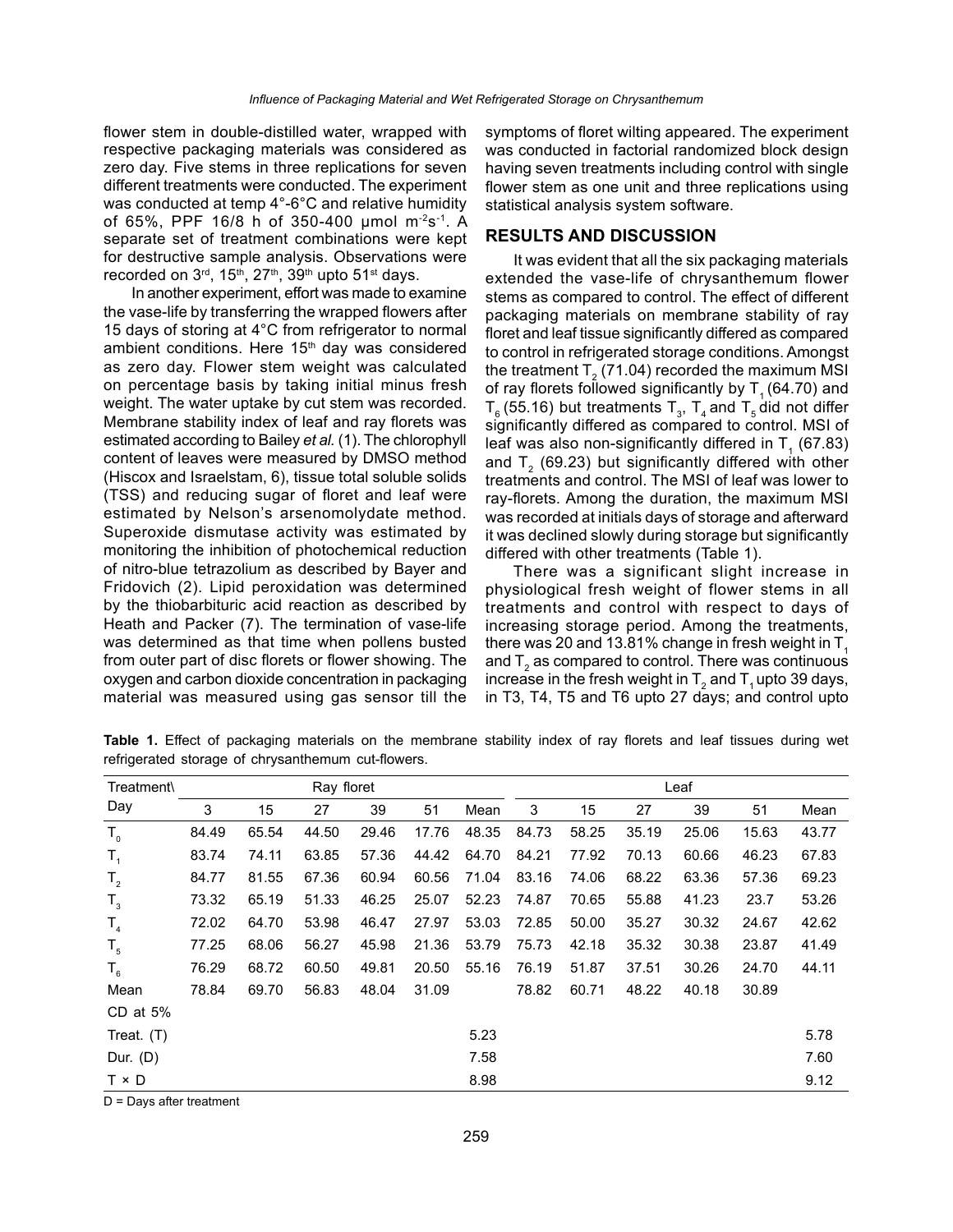15 days of refrigerated wet storage. Maximum fresh weight was found at 27 days of storage, which declined significantly thereafter (Table 4). Lower reduction in fresh weight could be attributed to low respiration rate at low temperature and packaging materials that maintain high humidity inside it (Varu *et al*., 12).

Our results showed that there was continuous decline in water uptake in all treatments, but maximum uptake was recorded at initial days, which were nonsignificantly differed among the treatments as well as durations of storage. The leaf total soluble sugars (TSS) were maximum in leaf tissue in  $T_{2}$ , which was significantly different from  $T_{5}$ ,  $T_{6}$  and control but was non-significantly different with other treatments. Among the duration leaf TSS was non-significantly differ upto 15 days of storage afterwards it was significantly differed at 27, 39 and 51 days of storage. Findings showed leaf RS was at par with leaf TSS in all treatments. Whereas, leaf RS was found to significant upto 15 days of refrigerated wet storage afterwards it was non-significantly at respective durations. Sugars (TSS & RS) were found maximum in initial day of storage, which declined progressively. While reducing sugars in leaf was maximum in  $\mathsf{T}_3^{}$  that was highly significantly compared to control, but was nonsignificantly different with other treatments (Table 2). It was evident that the TSS and reducing sugar contents in leaf declined with increment of duration. In ray florets, the maximum TSS was estimated in T<sub>2</sub> (31.49 mg/g FW) followed by  ${\mathsf T}_4$  (31.05 mg/g FW), which was non-significantly different with other treatments but significantly differed with control (22.40 mg/g FW). Among the sampling interval in vase, the maximum

TSS was observed at 3 day (40.89 mg/g FW) that was significantly higher compared to 27, 39 and 51 days. While maximum reducing sugar was found in  $T_{\rm 2}$  (31.49 mg/g FW) followed by  $T_{\rm 4}$  (31.05 mg/g FW), which was non-significantly different with control. The results showed among the treatment has not much significant differed in TSS and RS of leaf and ray florets but highly significantly differed with control (Table 3). However, amongst the packaging material, LDPE was found to be having good performances.

In the sub-experiment, some packs flowers wrapped with packaging materials were transferred from refrigerator to normal ambient conditions after 15 days of storage, and the different parameters were recorded. The maximum vase-life (12.67 days) was observed in flowers wrapped with  $T<sub>2</sub>$  non-significantly followed by  $T<sub>1</sub>$  (11.23 days) but significantly followed by other treatments as well as control. The maximum water uptake was observed 73.49 ml in  $T<sub>2</sub>$  LPDE significantly followed by 65.40 ml in  $T_1$  LDPE (200 gauge) and 61.16 ml in polypropylene. While, minimum water uptake 19.33 ml was recorded in control with minimum vase-life of 4.24 days. The minimum percentage loss in fresh wt. (5.52%) was recorded in  $T_2$  LPDE (100 gauge) significantly followed with other treatments. This is highly correlated with water uptake (Table 5). Similar findings were reported by Roychowdhury (11) in tuberose spikes wrapped with polyethylene (PE), which exhibited least loss in fresh weight (0.69%). The  $CO<sub>2</sub>$  concentration was found higher inside the packaging and differed significantly with control. The  $O<sub>2</sub>$  concentration was found lower inside the packaging. The balance of gaseous concentration

**Table 2.** Effect of packaging materials on leaf total soluble sugars and reducing sugar contents in chrysanthemum cut flowers under refrigerated wet storage.

| Treatment\   |       |       | TSS (mg/ g FW) |       |       |       | RS (mg/ g FW) |       |       |       |       |       |  |
|--------------|-------|-------|----------------|-------|-------|-------|---------------|-------|-------|-------|-------|-------|--|
| Day          | 3     | 15    | 27             | 39    | 51    | Mean  | 3             | 15    | 27    | 39    | 51    | Mean  |  |
| $T_{0}$      | 40.22 | 36.56 | 23.56          | 17.67 | 11.67 | 25.94 | 23.41         | 17.72 | 13.67 | 11.62 | 8.34  | 14.96 |  |
| $T_{1}$      | 41.48 | 38.67 | 30.12          | 26.67 | 18.34 | 31.06 | 22.45         | 19.21 | 16.42 | 14.23 | 12.23 | 16.91 |  |
| $T_{2}$      | 40.54 | 39.54 | 32.76          | 29.12 | 22.51 | 32.89 | 21.37         | 19.68 | 17.31 | 16.11 | 14.44 | 17.79 |  |
| $T_{3}$      | 41.67 | 38.12 | 31.23          | 25.72 | 16.54 | 30.66 | 23.56         | 19.21 | 16.11 | 14.32 | 12.11 | 17.06 |  |
| $T_{4}$      | 42.32 | 37.87 | 30.36          | 24.84 | 17.74 | 30.63 | 22.71         | 18.72 | 16.56 | 14.62 | 12.78 | 17.08 |  |
| $T_{5}$      | 40.11 | 37.54 | 26.12          | 19.72 | 12.56 | 27.21 | 21.65         | 18.11 | 14.45 | 12.51 | 10.32 | 15.41 |  |
| $T_{6}$      | 41.46 | 37.41 | 27.56          | 20.67 | 14.86 | 28.39 | 22.54         | 19.04 | 14.76 | 12.72 | 11.42 | 16.09 |  |
| Mean         | 41.12 | 37.96 | 28.82          | 23.48 | 16.32 |       | 22.53         | 18.82 | 15.61 | 13.73 | 11.66 |       |  |
| CD at $5%$   |       |       |                |       |       |       |               |       |       |       |       |       |  |
| Treat. $(T)$ |       |       |                |       |       | 2.89  |               |       |       |       |       | 1.85  |  |
| Dur. (D)     |       |       |                |       |       | 5.46  |               |       |       |       |       | 3.62  |  |
| $T \times D$ |       |       |                |       |       | 6.07  |               |       |       |       |       | 4.28  |  |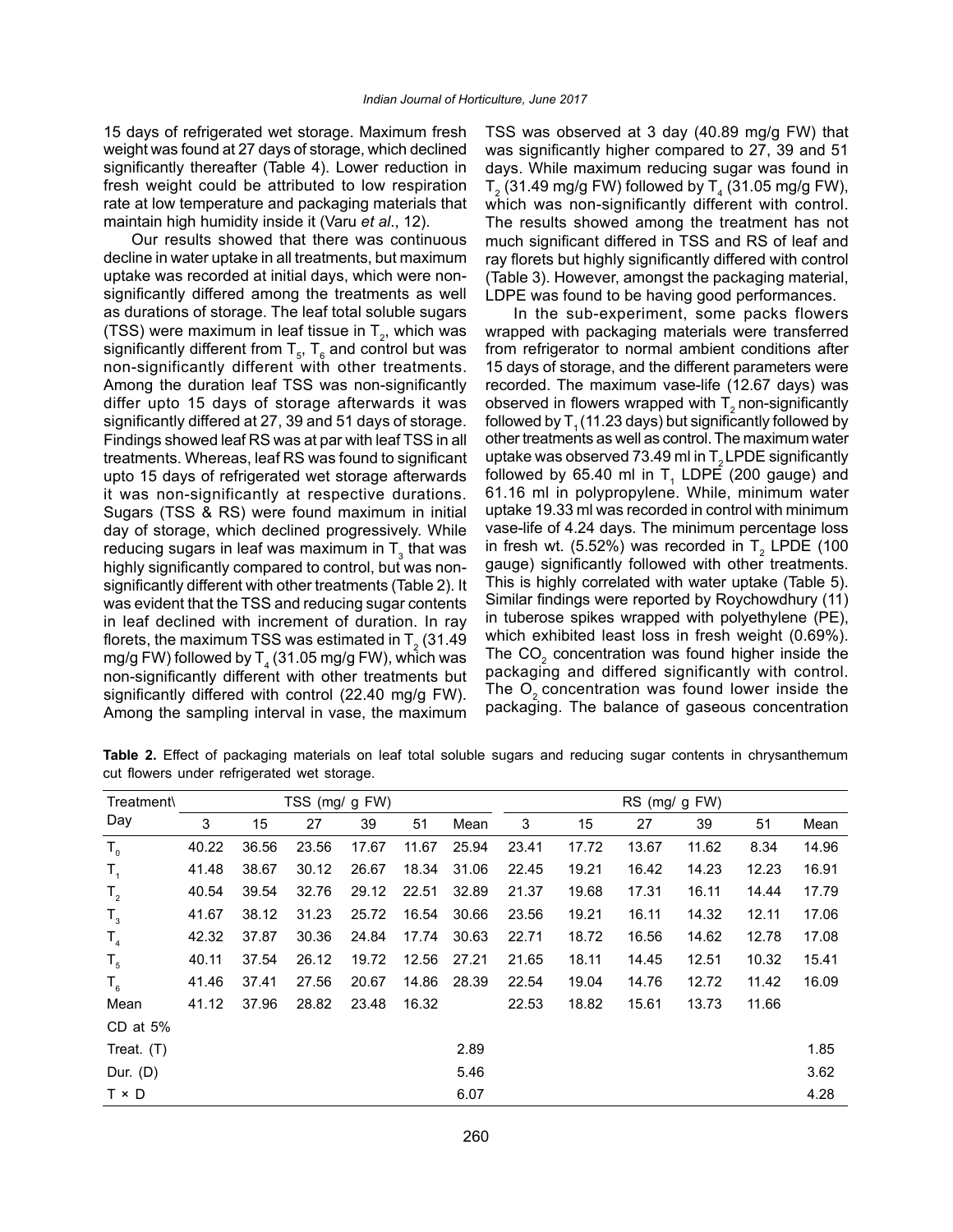| Treatment\       |       | Total soluble sugars (mg/g FW) |       |       |       |       |       | Reducing sugar (mg/g FW) |       |       |       |       |  |
|------------------|-------|--------------------------------|-------|-------|-------|-------|-------|--------------------------|-------|-------|-------|-------|--|
| Day              | 3     | 15                             | 27    | 39    | 51    | Mean  | 3     | 15                       | 27    | 39    | 51    | Mean  |  |
| $T_{0}$          | 39.05 | 34.78                          | 18.87 | 10.56 | 8.76  | 22.40 | 27.14 | 20.54                    | 18.45 | 11.65 | 7.86  | 17.13 |  |
| $T_{1}$          | 41.65 | 37.87                          | 31.67 | 25.65 | 18.43 | 31.05 | 26.74 | 23.52                    | 22.45 | 18.56 | 15.87 | 21.43 |  |
| $T_{2}$          | 39.67 | 37.87                          | 31.75 | 27.84 | 20.34 | 31.49 | 27.34 | 23.58                    | 21.67 | 20.67 | 17.42 | 22.14 |  |
| $T_{3}$          | 40.56 | 36.87                          | 28.90 | 22.64 | 16.70 | 29.13 | 25.70 | 21.62                    | 18.43 | 14.87 | 10.43 | 18.21 |  |
| $T_{4}$          | 38.75 | 35.34                          | 30.70 | 21.60 | 17.57 | 28.79 | 27.45 | 26.48                    | 22.65 | 15.67 | 13.78 | 21.21 |  |
| $T_{5}$          | 42.67 | 39.65                          | 28.76 | 16.34 | 13.21 | 28.12 | 26.73 | 22.85                    | 17.56 | 12.56 | 9.56  | 17.85 |  |
| $T_{6}$          | 43.89 | 38.50                          | 30.50 | 20.33 | 14.36 | 29.51 | 26.43 | 24.76                    | 20.75 | 13.78 | 11.50 | 19.44 |  |
| Mean             | 40.89 | 37.26                          | 28.74 | 20.71 | 15.62 |       | 26.79 | 23.34                    | 20.28 | 15.39 | 12.35 |       |  |
| CD at 5%         |       |                                |       |       |       |       |       |                          |       |       |       |       |  |
| Treat. $(T)$     |       |                                |       |       |       | 3.31  |       |                          |       |       |       | 2.46  |  |
| Dur. $(D)$       |       |                                |       |       |       | 5.52  |       |                          |       |       |       | 4.17  |  |
| $T \times Dur$ . |       |                                |       |       |       | 6.51  |       |                          |       |       |       | 4.86  |  |

**Table 3.** Effect of refrigerated wet storage and packaging materials on ray florets total soluble solids and reducing sugar contents in chrysanthemum.

**Table 4.** Effect of refrigerated wet storage and packaging materials on stem fresh weight and water uptake in chrysanthemum cv. Reagen White.

| Treatment\       |       |       |       | Stem FW (g) | Water uptake (ml/ day) |       |       |       |       |       |       |       |
|------------------|-------|-------|-------|-------------|------------------------|-------|-------|-------|-------|-------|-------|-------|
| Day              | 3     | 15    | 27    | 39          | 51                     | Mean  | 3     | 15    | 27    | 39    | 51    | Mean  |
| $T_{0}$          | 23.63 | 25.05 | 24.67 | 17.47       | 13.03                  | 20.77 | 25.13 | 15.53 | 11.34 | 8.54  | 4.49  | 13.01 |
| $T_{1}$          | 21.35 | 24.44 | 25.24 | 25.59       | 21.60                  | 23.64 | 27.00 | 20.2  | 16.2  | 13.14 | 9.60  | 17.23 |
| $T_{2}$          | 23.33 | 26.33 | 26.56 | 27.10       | 21.53                  | 24.97 | 27.86 | 21.13 | 16.27 | 14.54 | 10.66 | 18.09 |
| $T_{3}$          | 21.58 | 24.36 | 25.04 | 25.09       | 17.20                  | 22.65 | 27.06 | 20.00 | 16.73 | 11.00 | 8.47  | 16.65 |
| T <sub>4</sub>   | 22.30 | 24.49 | 25.13 | 21.90       | 14.67                  | 21.69 | 27.82 | 19.93 | 15.45 | 16.11 | 7.34  | 17.33 |
| $T_{5}$          | 24.64 | 26.48 | 26.65 | 22.40       | 15.13                  | 23.06 | 28.46 | 18.94 | 13.74 | 9.20  | 7.60  | 15.58 |
| $T_{6}$          | 21.80 | 24.51 | 25.28 | 24.83       | 18.13                  | 22.91 | 26.74 | 17.94 | 12.87 | 7.74  | 5.87  | 14.23 |
| Mean             | 22.66 | 25.09 | 25.51 | 23.48       | 17.33                  |       | 27.15 | 19.09 | 14.65 | 11.45 | 7.72  |       |
| CD at 5%         |       |       |       |             |                        |       |       |       |       |       |       |       |
| Treat. $(T)$     |       |       |       |             |                        | 2.25  |       |       |       |       |       | 2.48  |
| Dur. (D)         |       |       |       |             |                        | 3.14  |       |       |       |       |       | 4.84  |
| $T \times Dur$ . |       |       |       |             |                        | 4.12  |       |       |       |       |       | 5.42  |

inside the packaging depends on permeation of packing materials. High concentration of CO $_2$  (5-10%) has been reported to retard senescence, due to its ethylene inhibitory activity and through its effect in maintaining high levels of polyamines in tissues (Philosoph-Hadas et al., 10). This CO<sub>2</sub>-senescence retarding effect on vegetative organs may also affect, in turn, florets' opening, since green leaves and bracts may serve as possible sources for assimilate import to the floret sink during opening after storage (Meir *et al.*, 8).

Having higher chlorophyll content of wrapped flowers and control was observed at 0 days, degradation of chlorophyll content was observed in wrapped and open sets with the advancement of senescence. Here slowest degradation of chlorophyll was noticed in LPDE (100 gauge) and LDPE (200 gauge) and it differed significantly differed with other treatments and control for all durations (Fig. 1). The leaf and ray floret total soluble sugars were found continuously decreasing as senescence of flower stem proceeded. The leaf and ray florets, sugar levels differed significantly among the durations (Fig. 2).

Different components of antioxidant enzyme activities were measured at 0, 4, 8 and 12 day interval. The activity of the SOD enzyme was found continuously increasing as senescence proceeds. The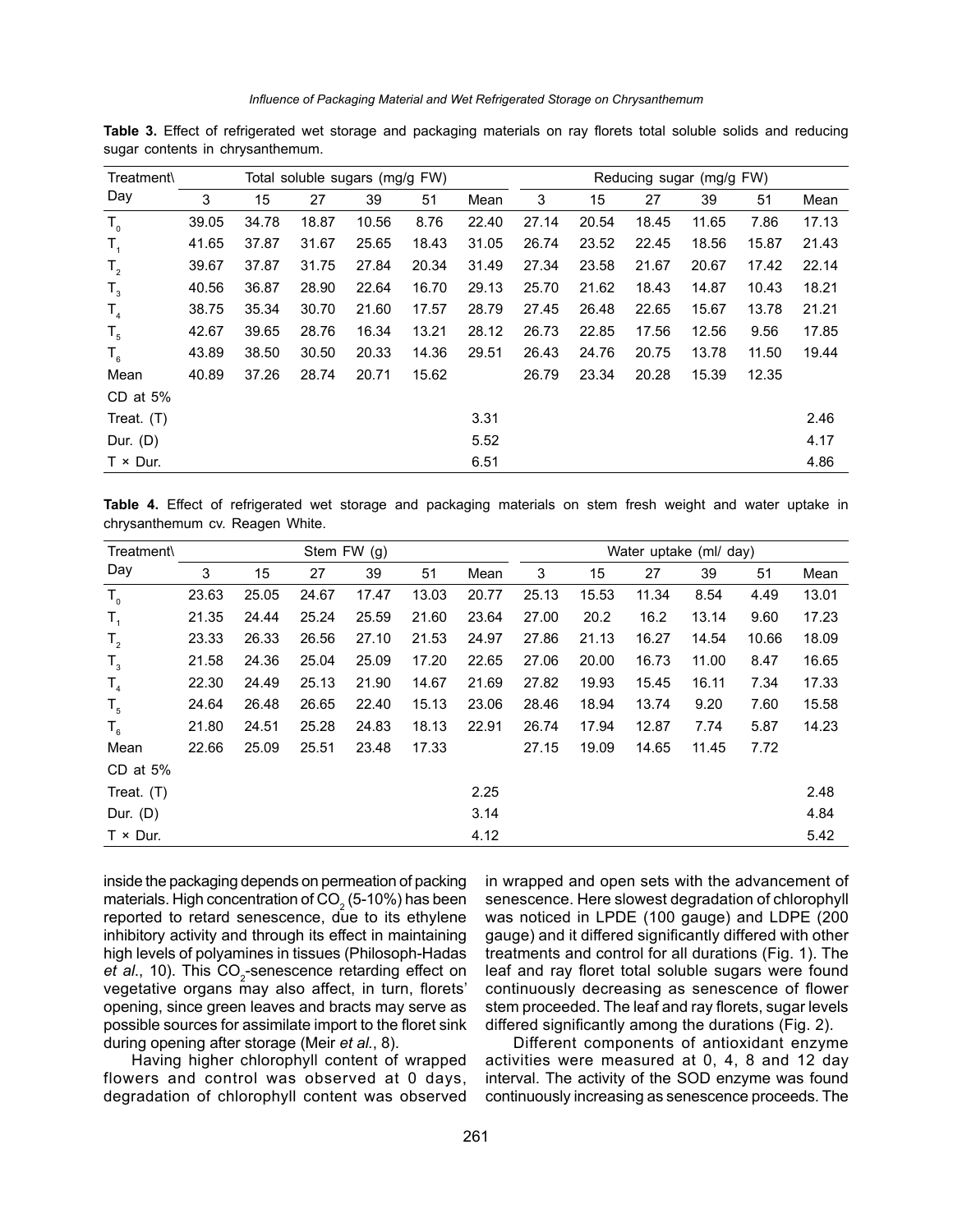*Indian Journal of Horticulture, June 2017*

| Treatment\<br>Day | Vase-life<br>(days)        | Total water uptake<br>(ml) | % loss in cut<br>flower $FW(g)$ | Floret tissue CO <sub>2</sub><br>conc. $(\%)$ | Floret tissue O <sub>2</sub><br>conc. $(\%)$ |
|-------------------|----------------------------|----------------------------|---------------------------------|-----------------------------------------------|----------------------------------------------|
| $T_{0}$           | $4.24^{\circ} \pm 0.58$    | $19.33^{\circ} \pm 1.45$   | $37.45^{\circ}$ ± 1.39          | $0.33^d \pm 0.003$                            | $78^a \pm 0.030$                             |
| $T_{4}$           | $11.37^{ab} \pm 0.67$      | $65.40^{\circ}$ ± 1.66     | $7.95^{\circ} \pm 0.46$         | $5.45^{\circ} \pm 0.145$                      | $13.46^{\circ} \pm 0.392$                    |
| $T_{2}$           | $12.67^{\circ} \pm 0.34$   | $73.49^{\circ} \pm 2.68$   | $5.52^{\circ} \pm 0.184$        | $5.83^{\circ} \pm 0.050$                      | $12.11^{\circ} \pm 0.322$                    |
| $T_{3}$           | $10.33^{\circ} \pm 0.38$   | $61.16^b \pm 1.51$         | $10.67^{\circ} \pm 1.02$        | $4.12^b \pm 0.308$                            | $15.63^d \pm 0.119$                          |
| $T_{\rm A}$       | $9.27^{\circ} \pm 0.42$    | $49.19^{\circ} \pm 1.89$   | $14.21^{\circ} \pm 0.92$        | $3.45^{\circ} \pm 0.160$                      | $14.32^d \pm 0.103$                          |
| $T_{5}$           | $7.00^{\text{d}} \pm 0.54$ | $41.35^{\circ}$ ± 1.44     | $22.29^{\circ} \pm 0.88$        | $4.56^{\circ} \pm 0.081$                      | $17.24^{\circ} \pm 0.154$                    |
| $T_{6}$           | $8.43^{\circ} \pm 0.57$    | $52.62^{\circ} \pm 2.32$   | $13.43^{\circ} \pm 0.60$        | $3.12^{\circ} \pm 0.132$                      | $16.31^{\circ} \pm 0.201$                    |

**Table 5.** Effect of packaging materials after 15 days of removal from refrigeration in chrysanthemum cv. Reagan White.

maximum SOD enzyme activity was found in control as compared to wrapped flowers stem, which may be due to the accumulation of superoxide radicals in the floret tissue, caused by storage stress and disturbances in antioxidant balance. The MDA content was found significantly lower in packaged flower stems as compared to control. As day proceeded, the MDA content was found to increase significantly. MDA is a decomposition product of polyunsaturated fatty acid that may be probably due to oxidative stress. Here, a positive relation was found between open and packaged materials in terms of SOD activity

and MDA contents (Fig. 3). Earlier, Ezhilmathi *et al*. (4) also reported petal senescence to be associated with increase in hydrolytic enzymes, degradation of macromolecules and an increase in respiratory activity.

The low density polyethylene and other packaging materials had modified the  $O_2$  and  $CO_2$  levels within the package atmosphere due to its permeation. That resulted in increased CO<sub>2</sub> concentration, humidity and slowing down of transpiration. This lead to slow down in respiration rate leading to slow conversion of sugar, which maintains higher turgidity and freshness of flowers and leaf, thus improving the quality of flower



**Fig. 1.** Leaf chlorophyll content in vase after 15 day wet stored cut chrysanthemum flowers.



**Fig. 2.** Leaf and ray floret total soluble sugars of the wet refrigerated cut chrysanthemum flowers in vase.